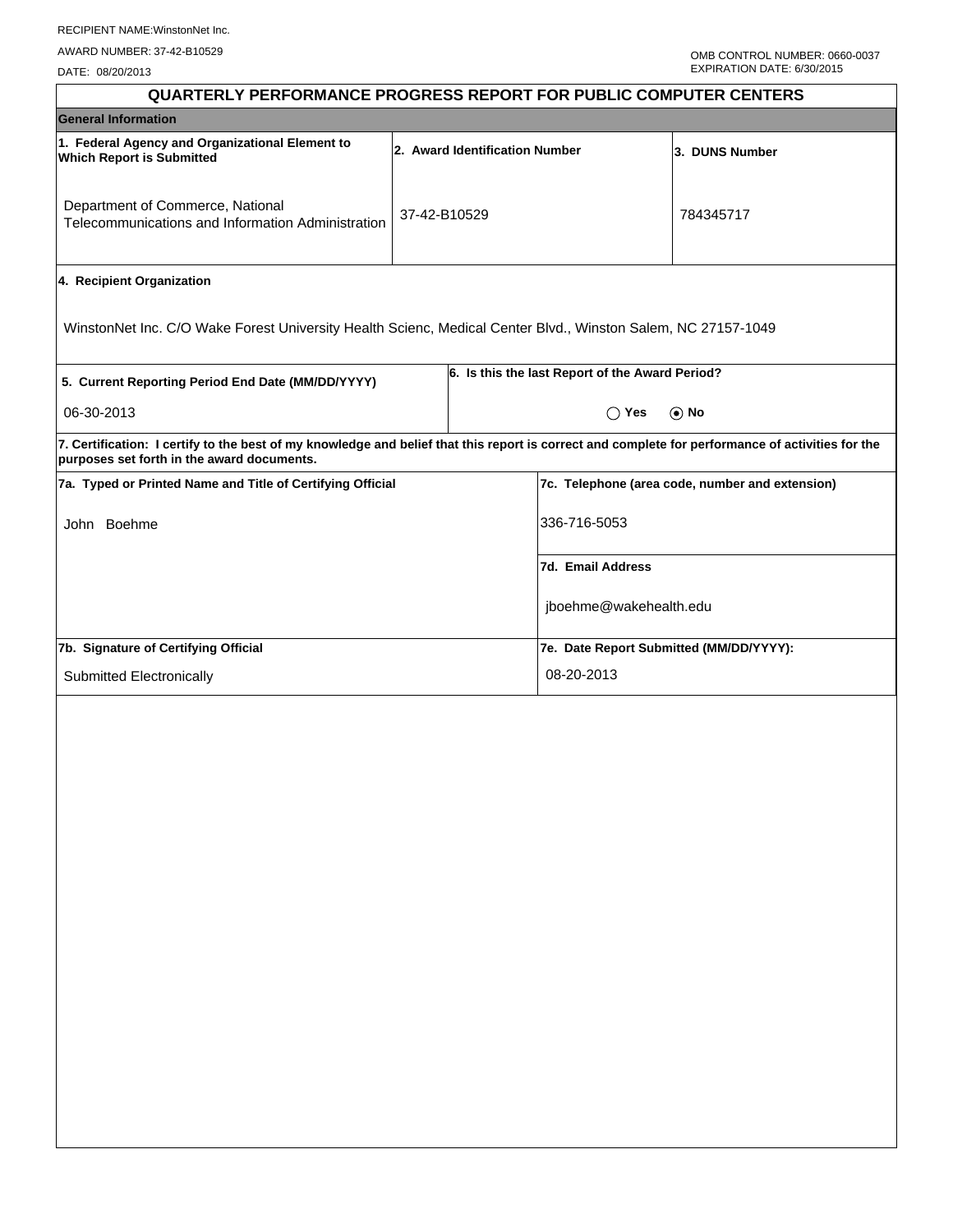AWARD NUMBER: 37-42-B10529

DATE: 08/20/2013

**Project Indicators (This Quarter)**

**1. Please describe significant project accomplishments completed during this quarter (600 words or less).**

WinstonNet continues to monitor the new and upgraded Public Computer Centers and offer training in both English and Spanish at the Centers (Labs) that request training.

**2. Please provide the percent complete for the following key milestones in your project. Write "0" in the Percent Complete column and "N/ A" in the Narrative column if your project does not include this activity. If you provided additional milestones in your baseline report, please insert them at the bottom of the table. Figures should be reported cumulatively from award inception to the end of the most recent reporting quarter. Please provide a narrative description if the percent complete is different from the target provided in your baseline plan (300 words or less).**

|       | <b>Milestone</b>                         | <b>Percent</b><br>Complete | Narrative (describe your reasons for any variance from the baseline<br>plan or any other relevant information) |
|-------|------------------------------------------|----------------------------|----------------------------------------------------------------------------------------------------------------|
|       | 2.a. Overall Project                     | 95                         | l NA                                                                                                           |
| 2.b.  | <b>Equipment / Supply Purchases</b>      |                            | Progress reported in Question 4 below                                                                          |
|       | 2.c. Public Computer Centers Established |                            | Progress reported in Question 4 below                                                                          |
|       | 2.d. Public Computer Centers Improved    |                            | Progress reported in Question 4 below                                                                          |
| 2.e.  | <b>New Workstations Installed</b>        |                            | Progress reported in Question 4 below                                                                          |
| 2.f.  | <b>Existing Workstations Upgraded</b>    |                            | Progress reported in Question 4 below                                                                          |
|       | 2.g. Outreach Activities                 |                            | Progress reported in Question 4 below                                                                          |
|       | 2.h. Training Programs                   |                            | Progress reported in Question 4 below                                                                          |
| 2.i.l | Other (please specify):                  |                            | Progress reported in Question 4 below                                                                          |

**3. Please describe any challenges or issues faced during this past quarter in achieving planned progress against the project milestones listed above. In particular, please identify any areas or issues where technical assistance from the BTOP program may be useful (600 words or less).**

None

**4. Please provide actual total numbers to date or typical averages for the following key indicators, as specified in the question. Write "0" in the Total column and "N/A" in the Narrative column if your project does not include this activity. Unless otherwise indicated below, figures should be reported cumulatively from award inception to the end of the most recent reporting quarter. Please provide a narrative explanation if the total is different from the target provided in your baseline plan (300 words or less).** 

|                                                                   | Indicator                                                                                                                  |  | Total                                        | Narrative (describe your reasons for any variance from the baseline<br>plan or any other relevant information) |  |  |  |
|-------------------------------------------------------------------|----------------------------------------------------------------------------------------------------------------------------|--|----------------------------------------------|----------------------------------------------------------------------------------------------------------------|--|--|--|
|                                                                   | 4.a. New workstations installed and available<br>4.a. to the public                                                        |  | 418                                          | No Change                                                                                                      |  |  |  |
|                                                                   | 4.b. Average users per week (NOT cumulative)                                                                               |  | 9.974                                        | <b>NA</b>                                                                                                      |  |  |  |
|                                                                   | Number of PCCs with upgraded broadband<br>4.c.<br>Iconnectivitv                                                            |  | 33                                           | No Change                                                                                                      |  |  |  |
|                                                                   | Number of PCCs with new broadband<br>4.d.<br>wireless connectivity                                                         |  | 33                                           | No Change                                                                                                      |  |  |  |
|                                                                   | Number of additional hours per week<br>4.e. existing and new PCCs are open to the<br>public as a result of BTOP funds      |  | 337                                          | No Change                                                                                                      |  |  |  |
|                                                                   | 5. Training Programs. In the chart below, please describe the training programs provided at each of your BTOP-funded PCCs. |  |                                              |                                                                                                                |  |  |  |
| Length of Program (per hour<br>Name of Training Program<br>basis) |                                                                                                                            |  | <b>Number of Participants per</b><br>Program | <b>Number of Training Hours per</b><br>Program                                                                 |  |  |  |
| 2<br>Computer ABC's                                               |                                                                                                                            |  | 60                                           | 120                                                                                                            |  |  |  |
| 2<br>Computer ABC's en Espanol                                    |                                                                                                                            |  | 31                                           | 62                                                                                                             |  |  |  |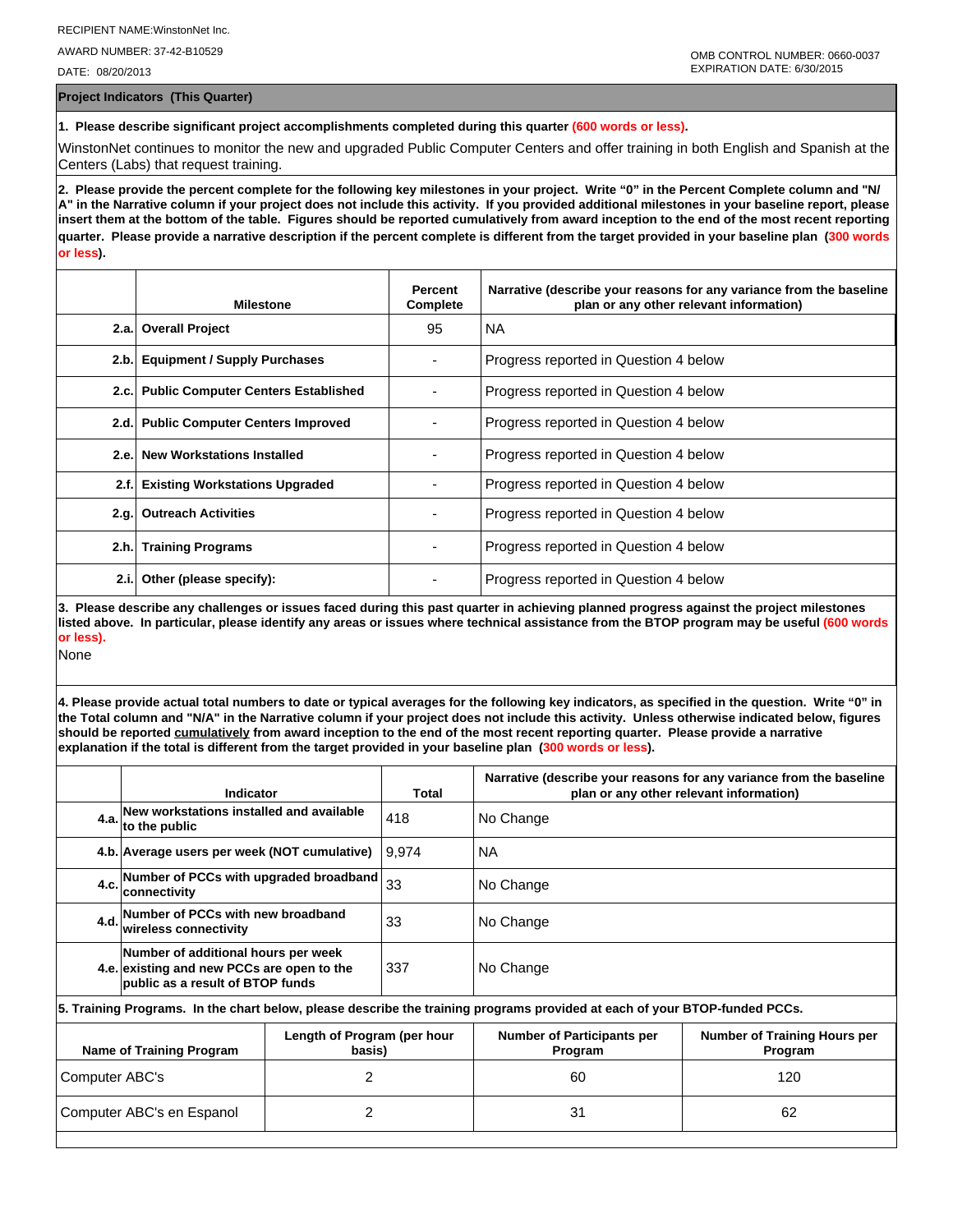RECIPIENT NAME:WinstonNet Inc.

AWARD NUMBER: 37-42-B10529 DATE: 08/20/2013

| Downloading E-Books and<br>Audio Books               | 1                | 60             | 60             |
|------------------------------------------------------|------------------|----------------|----------------|
| Drop In Job Seeker's Lab                             | $\mathbf{3}$     | 189            | 567            |
| Excel                                                | $\overline{c}$   | 32             | 56             |
| job Search Strategies                                | 1                | 109            | 109            |
| Keyboarding                                          | 1                | 74             | 74             |
| Language Learning Lab                                | $\overline{2}$   | 249            | 498            |
| One-on-One Help Sessions                             | 1                | 115            | 115            |
| Ayda de Computadora                                  | 3                | 8              | 24             |
| Quick Class: Cut, Copy, Paste                        | 1                | $\,6\,$        | $\,6\,$        |
| Shepherd's Center Beginner                           | $\overline{c}$   | $\, 8$         | 16             |
| Twitter                                              | $\overline{2}$   | $\mathbf{3}$   | $\,6\,$        |
| Urban League Senior Basics                           | $\overline{2}$   | 274            | 548            |
| WinstonNet Live.com Account<br><b>Basics</b>         | 1                | 6              | $\,6\,$        |
| <b>Word Basics</b>                                   | $\overline{c}$   | 40             | 80             |
| Windows Basics 7&8                                   | $\mathbf{1}$     | $\,6\,$        | $\,6\,$        |
| Computacion Basica                                   | 1                | $\overline{4}$ | 4              |
| Cut, Copy, Paste                                     | 1                | 6              | 6              |
| <b>Internet Basics</b>                               | 1                | $\overline{7}$ | $\overline{7}$ |
| <b>Job Search Skills</b>                             | $\boldsymbol{2}$ | 41             | 82             |
| Language Learning Lab                                | $\overline{c}$   | 73             | 146            |
| Linkedin                                             | $\overline{2}$   | $\sqrt{3}$     | $\,6\,$        |
| Freegal App & Online Resource                        | $\mathbf{1}$     | $\overline{7}$ | $\overline{7}$ |
| PowerPoint                                           | $\overline{c}$   | 41             | 82             |
| eBay Basics                                          | $\overline{2}$   | 14             | 28             |
| Shepherd's Center Advanced<br><b>Computer Skills</b> | $\overline{c}$   | 11             | 22             |
| Job Search Skills                                    | $\overline{c}$   | 49             | 98             |
| WinstonNet Live.com Account<br><b>Basics</b>         | $\overline{4}$   | $\overline{4}$ | 16             |
| Publisher                                            | $\mathbf{1}$     | $\sqrt{5}$     | $5\,$          |
| Online Help Lab                                      | $\mathbf{3}$     | 64             | 192            |
|                                                      |                  |                |                |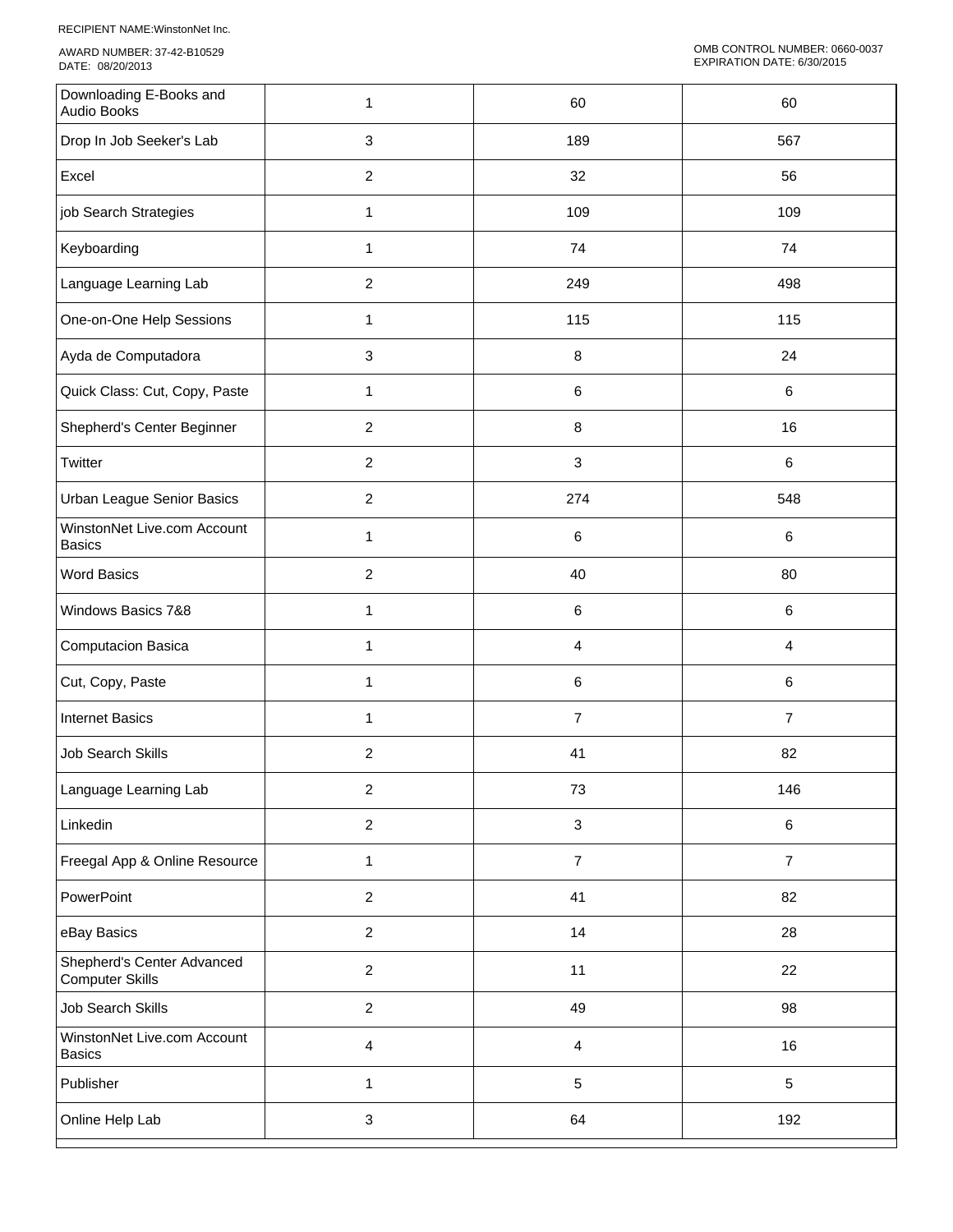RECIPIENT NAME:WinstonNet Inc.

AWARD NUMBER: 37-42-B10529 DATE: 08/20/2013

| Intro to Online Genealogy                               |    | 14 |
|---------------------------------------------------------|----|----|
| Clip Art Basic's                                        | 6  | 6  |
| <b>GED Online Resources Class</b>                       | 6  | 6  |
| <b>Email Basics</b>                                     |    |    |
| Ground Breaking Tech Books<br>and Kindles               | 13 | 13 |
| Create a Basic Letter                                   | 6  | 6  |
| Financial Tech Literacy:<br><b>Budgeting with Excel</b> | 10 | 10 |

Add Training Program Remove Training Program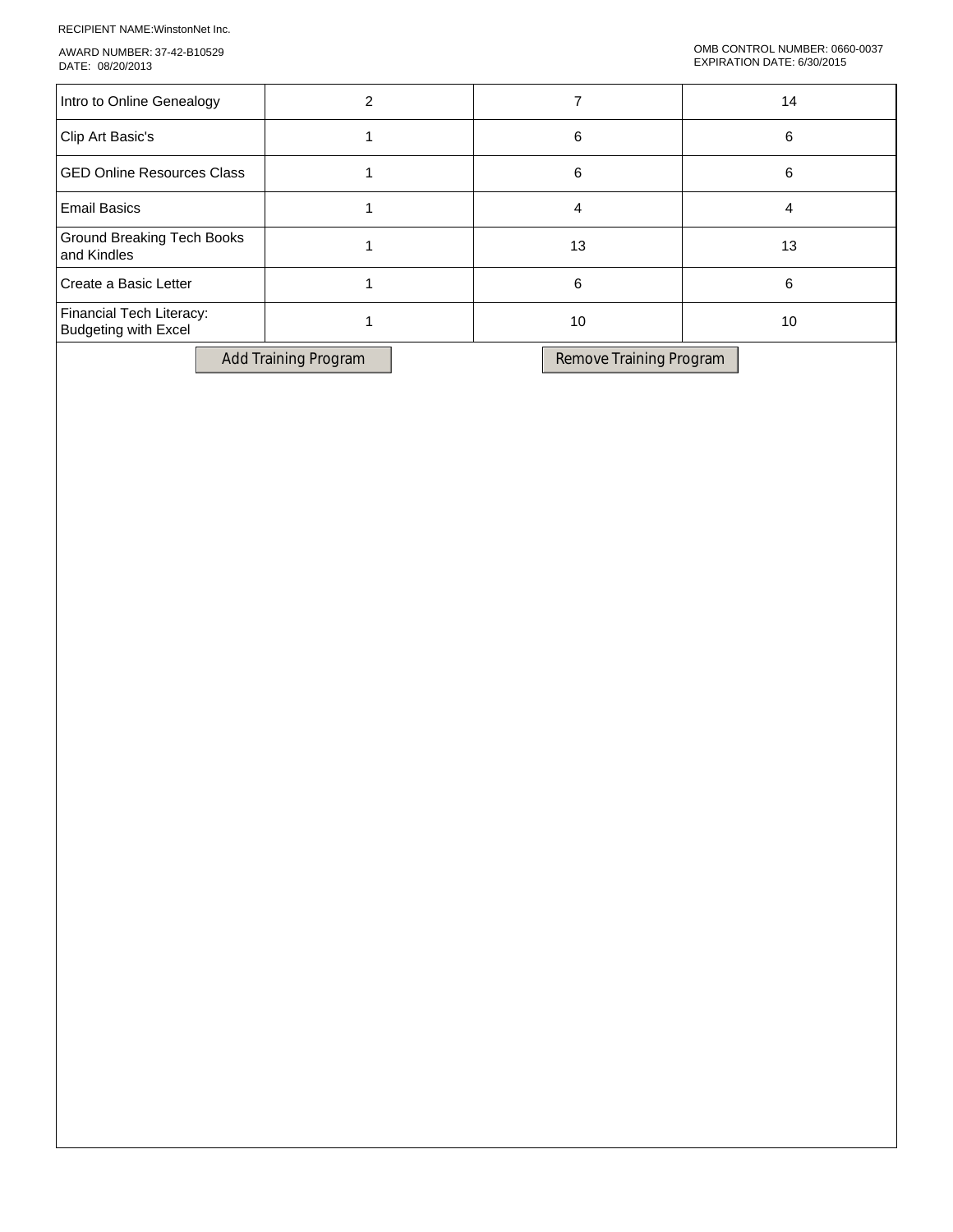AWARD NUMBER: 37-42-B10529 DATE: 08/20/2013

**Project Indicators (Next Quarter)**

**1. Please describe significant project accomplishments planned for completion during the next quarter (600 words or less).** WinstonNet will continue to offer classes in the labs through the Computer Training Bridge.

**2. Please provide the percent complete anticipated for the following key milestones in your project as of the end of the next quarter. Write "0" in the second column if your project does not include this activity. Figures should be reported cumulatively from award inception to the end of the next reporting quarter. Please provide a narrative description if the planned percent complete is different from the target provided in your baseline plan (300 words or less).**

|      | <b>Milestone</b>                         | <b>Planned</b><br><b>Percent</b><br>Complete | Narrative (describe reasons for any variance from baseline plan<br>or any relevant information) |
|------|------------------------------------------|----------------------------------------------|-------------------------------------------------------------------------------------------------|
| 2.a. | <b>Overall Project</b>                   | 100                                          | <b>NA</b>                                                                                       |
| 2.b. | <b>Equipment / Supply Purchases</b>      |                                              | Milestone Data Not Required                                                                     |
|      | 2.c. Public Computer Centers Established |                                              | Milestone Data Not Required                                                                     |
| 2.d. | <b>Public Computer Centers Improved</b>  |                                              | Milestone Data Not Required                                                                     |
|      | 2.e. New Workstations Installed          | ۰.                                           | Milestone Data Not Required                                                                     |
| 2.f. | <b>Existing Workstations Upgraded</b>    |                                              | Milestone Data Not Required                                                                     |
| 2.q. | <b>Outreach Activities</b>               |                                              | Milestone Data Not Required                                                                     |
| 2.h. | <b>Training Programs</b>                 | ٠                                            | Milestone Data Not Required                                                                     |
| 2.i. | Other (please specify):                  |                                              | Milestone Data Not Required                                                                     |

**3. Please describe any challenges or issues anticipated during the next quarter that may impact planned progress against the project milestones listed above. In particular, please identify any areas or issues where technical assistance from the BTOP program may be useful (600 words or less).**

None